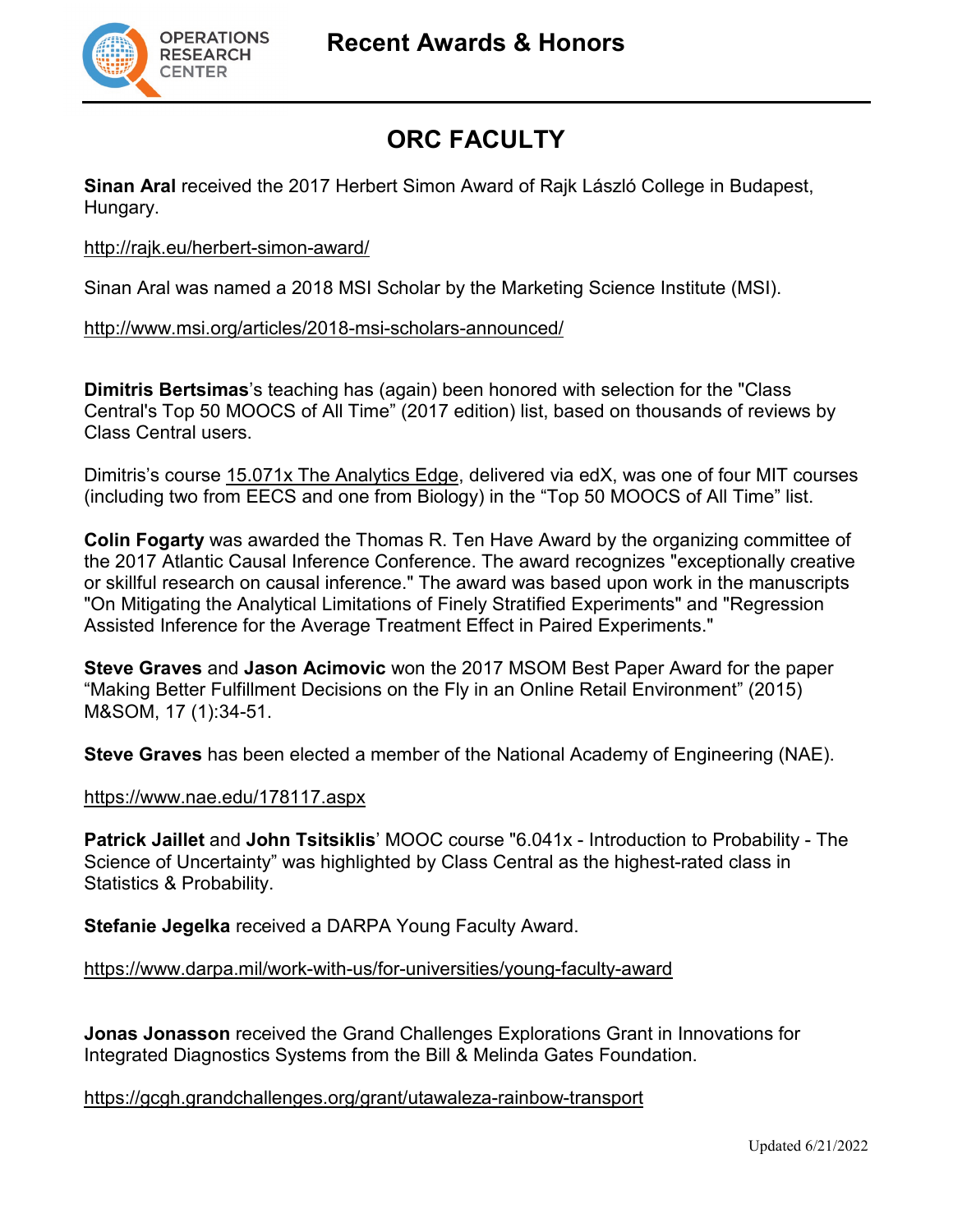

**Dick Larson** has received the First-ever Daniel Berg Lifetime Achievement Medal from the International Academy of Information Technology and Quantitative Management. The medal is presented to an individual who has made over his/her lifetime significant contributions to technology innovation, service systems, and strategic decision making.

#### <http://www.iaitqm.org/announcement.html>

**Andrew Lo** won the 2017 Harry M. Markowitz Award for the paper, "Moore's Law Vs. Murphy's Law in the Financial System: Who's Winning?" The award honors the legacy of Harry M. Markowitz and supports future research and innovation in practical asset management.

#### <https://www.joim.com/markowitz-award/>

Andrew Lo won the 2018 PROSE (Professional and Scholarly Excellence) Award for Excellence in Social Sciences for his book "Adaptive Markets: Financial Evolution at the Speed of Thought." The PROSE annual awards recognize "the very best in professional and scholarly publishing by bringing attention to distinguished books, journals, and electronic content in 58 categories."

#### <https://proseawards.com/winners/2018-award-winners/>

Andrew Lo has been named Risk Manager of the Year for 2017 by GARP (the Global Association of Risk Professionals).

#### <https://www.garp.org/#!/about/risk-manager-of-the-year>

**Rahul Mazumder** received the the 2018 Office of Naval Research Young Investigator Program Award for his research on Combinatorial Statistical Inference with Mathematical Optimization. This award seeks to identify and support academic scientists and engineers in who have shown exceptional promise for doing creative research in their first or second fulltime tenure-track academic appointment.

#### <https://www.nre.navy.mil/education-outreach/sponsored-research/yip/2018-young-investigators>

**Eytan Modiano** received the 2018 MIT committed to Caring award.

#### <https://odge.mit.edu/community/committed-to-caring-c2c/>

Eytan Modiano, Igor Kadota, and Abhishek Sinha received a 2018 INFOCOM Best Paper Award for the paper "Optimizing Age of Information in Wireless Networks with Throughput Constraints".

#### <http://infocom2018.ieee-infocom.org/awards>

**Amedeo Odoni** received the Robert Horonjeff Award for 2018 from the American Society of Civil Engineers.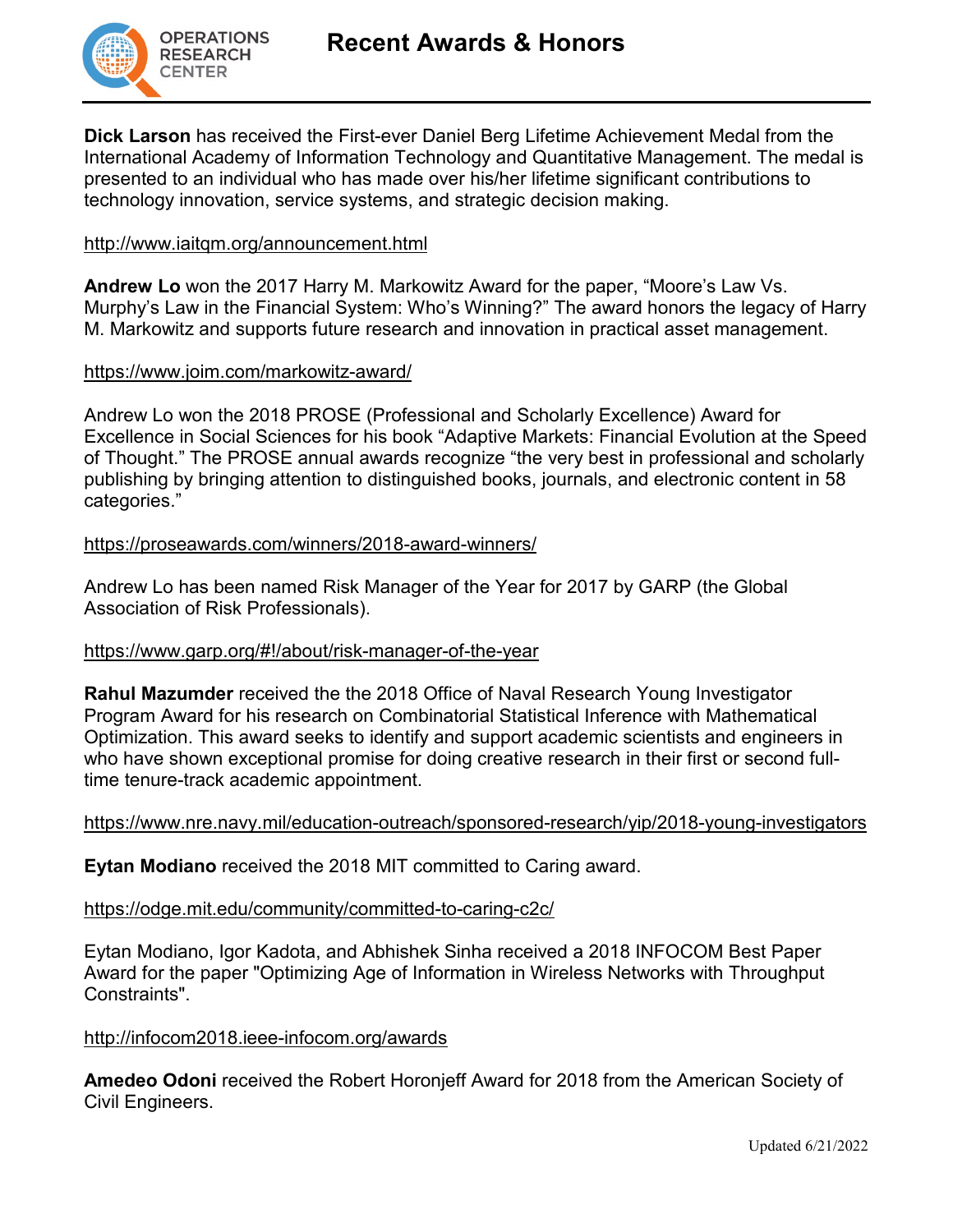

[https://www.asce.org/transportation-and-development/news/20180117-tdi-announces-dr](https://www.asce.org/transportation-and-development/news/20180117-tdi-announces-dr-odoni-as-the-2017-horonjeff-award-recipient/)[odoni-as-the-2017-horonjeff-award-recipient/](https://www.asce.org/transportation-and-development/news/20180117-tdi-announces-dr-odoni-as-the-2017-horonjeff-award-recipient/)

Amedeo Odoni was named Honorary Dean of the School of Civil Aviation of Nanjing University of Aeronautics and Astronautics.

Amedeo Odoni won the 2017 INFORMS Transportation Science and Logistics Section Best Paper Award (co-authored with his previous doctoral student Alexandre Jacquillat)**.**

[https://www.informs.org/Recognizing-Excellence/Community-Prizes/Transportation-Science](https://www.informs.org/Recognizing-Excellence/Community-Prizes/Transportation-Science-and-Logistics-Section/Best-Paper-Award)[and-Logistics-Section/Best-Paper-Award](https://www.informs.org/Recognizing-Excellence/Community-Prizes/Transportation-Science-and-Logistics-Section/Best-Paper-Award)

**Pablo Parrilo** has been elected a SIAM Fellow.

#### <https://sinews.siam.org/Details-Page/siam-announces-class-of-2018-fellows>

**Georgia Perakis** and **Max Biggs** were finalists for the 2017 INFORMS Best Paper of the Service Science Section Cluster Award for the paper "A Ranking Algorithm for Shipping in the Spot Market."

**David Simchi-Levi**, **Nikos Trichakis**, and Peter Yun Zhang received Second Place in the Best Paper Award, Humanitarian Operations & Crisis Management competition at the POMS 29th Annual Conference for their paper "Designing Response Supply Chain Against Bioattacks."

**John Tsitsiklis** won the 2017 INFORMS Saul Gass Expository Writing Award.

#### [https://www.informs.org/Recognizing-Excellence/INFORMS-Prizes/Saul-Gass-Expository-](https://www.informs.org/Recognizing-Excellence/INFORMS-Prizes/Saul-Gass-Expository-Writing-Award)[Writing-Award](https://www.informs.org/Recognizing-Excellence/INFORMS-Prizes/Saul-Gass-Expository-Writing-Award)

John Tsitsiklis won the IEEE Control Systems Award (2018).

<https://www.ieee.org/about/awards/technical-field-awards/controlsys.html>

John Tsitsiklis received an honorary doctorate by the Athens University of Economics and Business (AUEB).

John Tsitsiklis won the 2017 National HELORS (Hellenic Operational Research Society) Award.

**Juan Pablo Vielma** won the INFORMS Computing Society Prize for the best English language paper or group of related papers dealing with the Operations Research/Computer Science interface.

[https://www.informs.org/Recognizing-Excellence/Community-Prizes/INFORMS-Computing-](https://www.informs.org/Recognizing-Excellence/Community-Prizes/INFORMS-Computing-Society/INFORMS-Computing-Society-Prize)[Society/INFORMS-Computing-Society-Prize](https://www.informs.org/Recognizing-Excellence/Community-Prizes/INFORMS-Computing-Society/INFORMS-Computing-Society-Prize)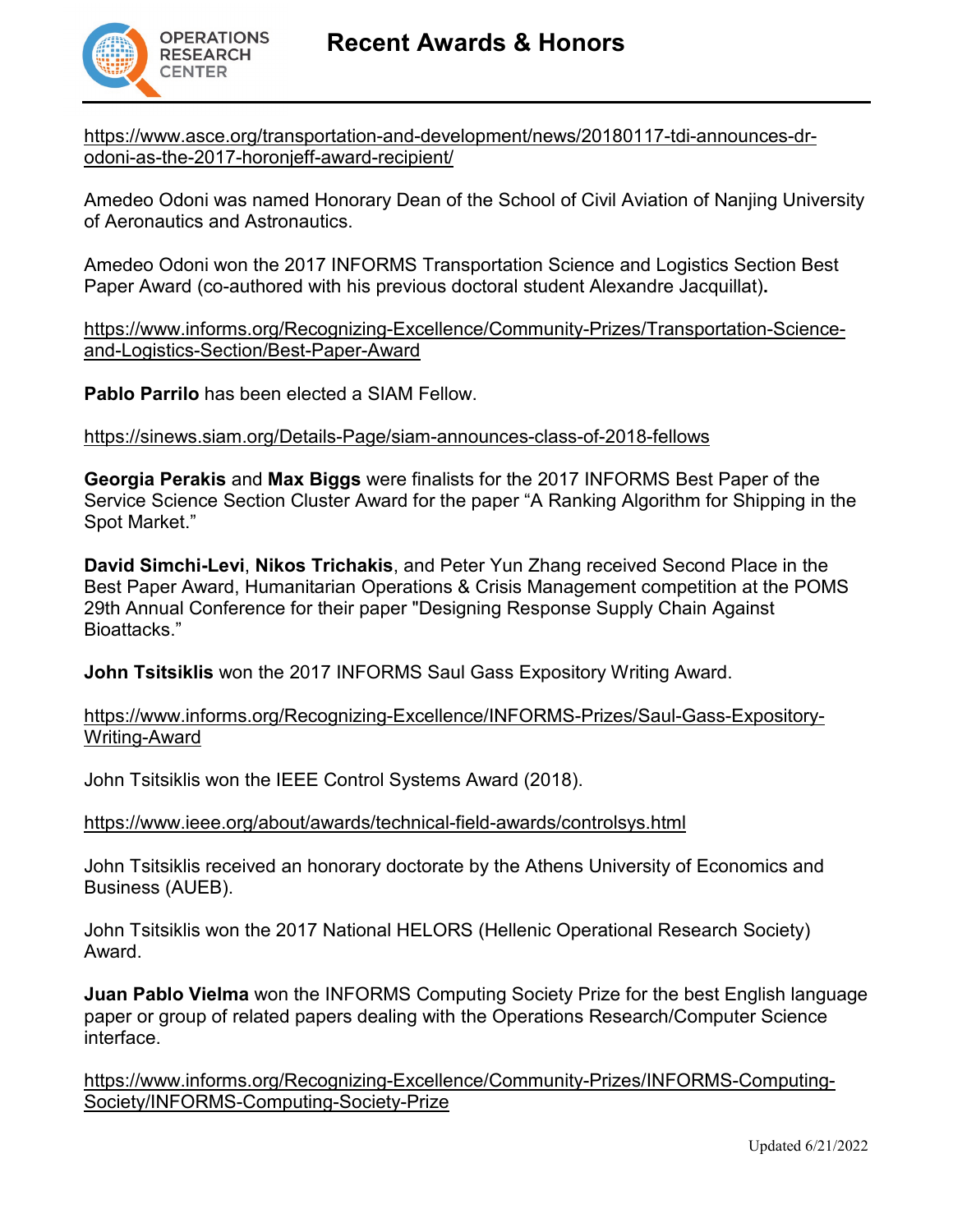

Juan Pablo Vielma received the Presidential Early Career Award for Scientists and Engineers (PECASE).

[https://obamawhitehouse.archives.gov/the-press-office/2017/01/09/president-obama-honors](https://obamawhitehouse.archives.gov/the-press-office/2017/01/09/president-obama-honors-federally-funded-early-career-scientists)[federally-funded-early-career-scientists](https://obamawhitehouse.archives.gov/the-press-office/2017/01/09/president-obama-honors-federally-funded-early-career-scientists)

## **ORC STUDENTS**

**Muhammad Amjad** and **Devavrat Shah,** along with coauthors Anish Agarwal and Dennis Shen, received the best poster award at the NIPS Time Series Workshop 2017 for their work titled "Time Series Forecasting via Matrix Estimation."

#### <https://sites.google.com/site/nipsts2017/>

Muhammad Amjad and Devavrat Shah**,** along with coauthor Dennis Shen, received Second Place at the INFORMS 2017 Poster Presentation Award for the work titled "Robust Synthetic Control".

**Lennart Baardman,** Igor Levin**, Georgia Perakis, and Divya Singhvi** received First Place at the Applied Research Challenge (ARC) competition for the paper "Leveraging Comparables for New Product Sales Forecasting."

Lennart Baardman and Divya Singhvi also received First Place at the POM conference this weekend for First place for the POMS College of Supply Chain Management Best Student Paper Award for the paper "Leveraging Comparables for New Product Sales Forecasting."

Lennart Baardman received the 2017-2018 MIT Sloan Outstanding Teaching Assistant Award as a TA for the course Data Models and Decisions.

**Andrew Li** was awarded First Place in the 2017 George Nicholson Student Paper Competition for the paper, "Learning Preferences with Side-information."

**Julia Romanski** received a 2018 Microsoft Research PhD Fellowship.

#### <https://www.microsoft.com/en-us/research/academic-program/phd-fellowship-program/>

**Brad Sturt** was awarded Second Place in the 2017 George Nicholson Student Paper Competition for the paper, "Computation of the Bootstrap: Complexity, Exact Algorithms and Deterministic Approximations."

**Will Ma** was a Finalist in the 2017 George Nicholson Student Paper Competition for the paper, "Online Resource Allocation under Arbitrary Arrivals: Optimal Algorithms and Tight Competitive Ratios."